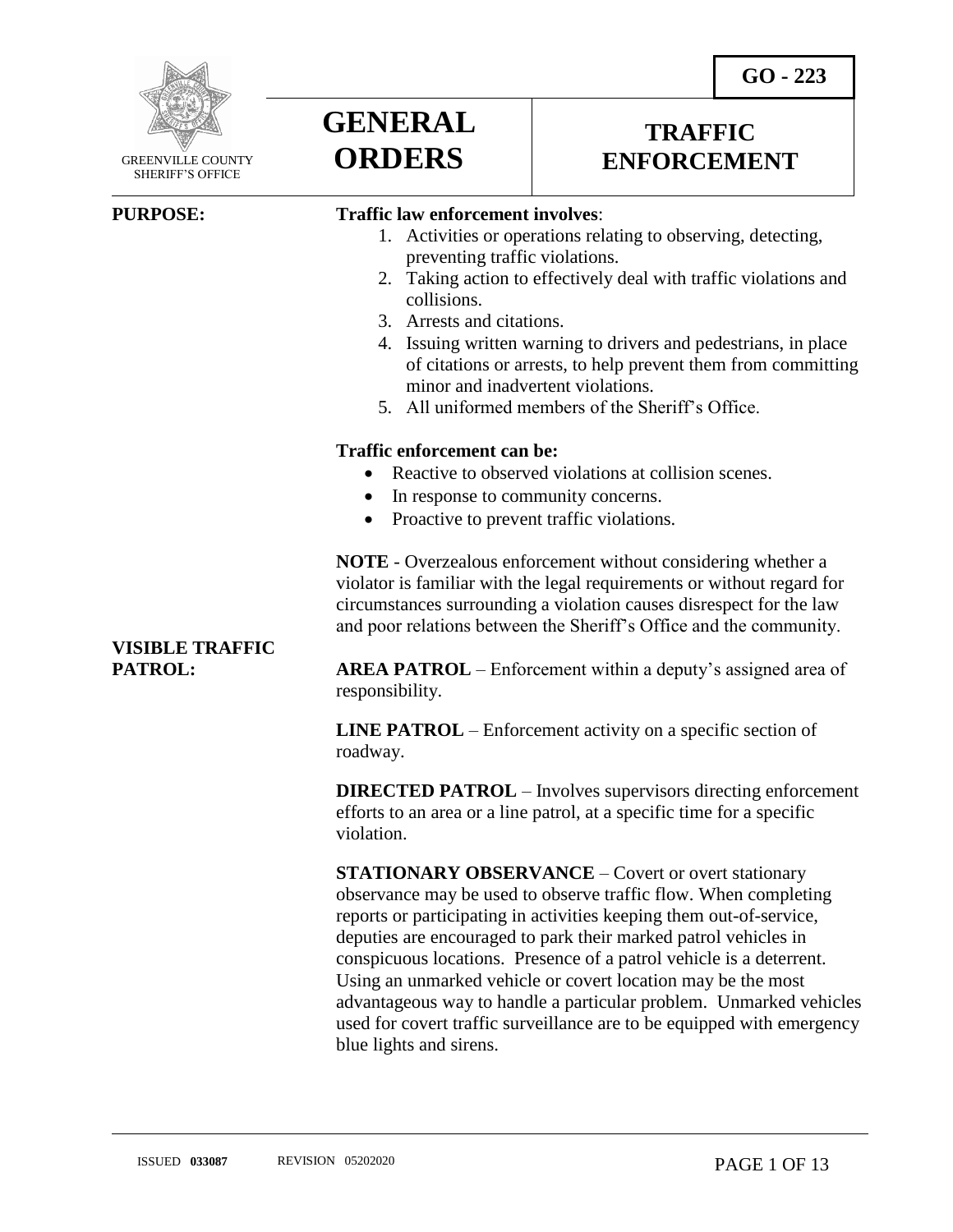# **ENFORCEMENT**

- **ACTION: All motor vehicle stops are to involve one of the following three types of enforcement action:**
	- 1. Warning ticket
	- 2. Traffic citation
	- 3. Physical arrest

**WARNING –** When issuance of a citation or physical arrest does not apply to a motor vehicle stop, a Public Contact/Warning Ticket is to be issued in accordance with SC Code of Laws § 56-5-6560.

**TRAFFIC CITATION -** A South Carolina Uniform State Traffic Ticket is issued to a violator who commits a hazardous moving violation or who is operating an unsafe and improperly equipped vehicle.

**PHYSICAL ARREST** – A deputy is to physically arrest traffic violators for the following:

- 1. Driving under the influence.
- 2. When a felony is committed involving a vehicle.
- 3. When a vehicle operator attempts to elude a traffic stop.
- 4. When the operator cannot produce sufficient identification to verify his identity and he is going to be charged with a violation.
- 5. When a deputy has reason to believe the violator will not comply with a courtesy summons, if issued.

**LEGISLATORS** - Are not immune from arrest or citation. They may be issued citations while enroute to legislative sessions, but are not to be physically arrested unless their condition would endanger the public (i.e., DUI). When physical arrest of a legislator is necessary, a supervisor is to be contacted.

**FOREIGN DIPLOMATS / CONSULAR OFFICIALS** - Traffic citations may be issued to diplomatic officials regardless of their rank or status. A diplomat's vehicle cannot be impounded or searched. Those with diplomatic immunity cannot be physically arrested. If the diplomat presents a continuing danger to the public (i.e., DUI), he or she can be detained until they can be safely taken care of by a consulate official. A supervisor is to be contacted. A full report including the diplomat's identity and circumstances of detainment is to be forwarded to the U. S. State Department. A copy of the same report is to be sent to the Accreditation Manager in Administrative Services for accreditation purposes. Refer to General Order 229 for information regarding foreign diplomats and consulate officials.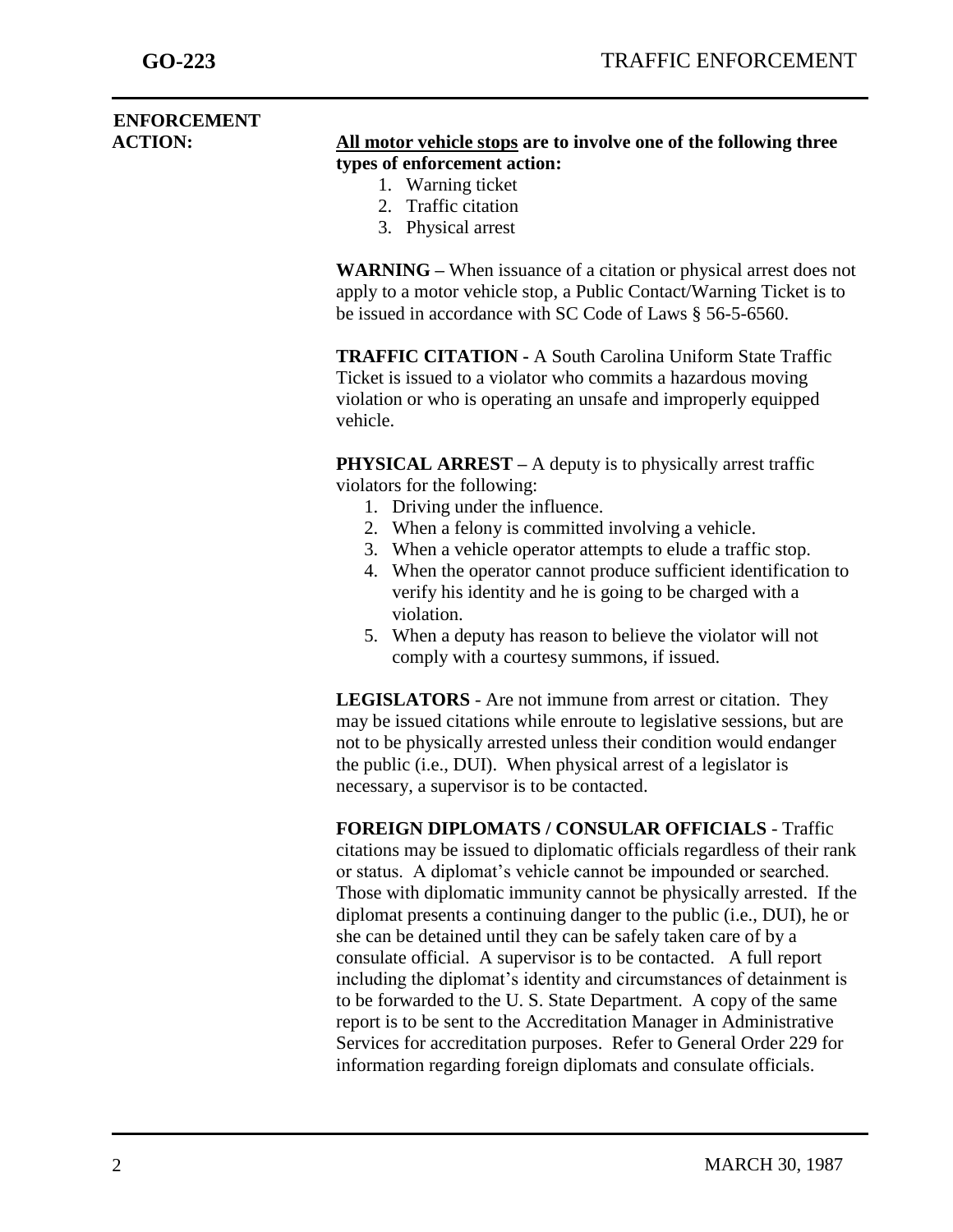|                                                                         | <b>MILITARY PERSONNEL - Stationed outside of Greenville</b><br>County, are to be treated as non-residents. If physical arrest is<br>necessary, contact the Provost Marshall at the arrestee's assigned<br>military base/installation after placing arrestee in detention.                                                                                                                                                                                                                                                                                                                                                                                                                                                                        |
|-------------------------------------------------------------------------|--------------------------------------------------------------------------------------------------------------------------------------------------------------------------------------------------------------------------------------------------------------------------------------------------------------------------------------------------------------------------------------------------------------------------------------------------------------------------------------------------------------------------------------------------------------------------------------------------------------------------------------------------------------------------------------------------------------------------------------------------|
| <b>TRAFFIC CITATIONS:</b>                                               | <b>SOUTH CAROLINA UNIFORM TRAFFIC TICKET - Ticket</b><br>books are sequentially numbered and issued to the Sheriff's Office by<br>the South Carolina Dept. of Public Safety or approved software thru<br>the S.C. Dept. of Motor Vehicle and Public Safety for electronic<br>tickets.                                                                                                                                                                                                                                                                                                                                                                                                                                                            |
|                                                                         | <b>TICKET BOOK</b> - Issued and logged-out to individual deputies by<br>the Traffic Unit Supervisor or designee. The Uniform Patrol<br>Commander may sign out tickets books from a Traffic Supervisor or<br>designee for issue to a Uniform Patrol Deputy. The Uniform Patrol<br>Commander will be responsible of notifying a Traffic Supervisor as to<br>who the ticket book has been assigned to along with their star number.                                                                                                                                                                                                                                                                                                                 |
|                                                                         | Unassigned books are kept under lock and key.                                                                                                                                                                                                                                                                                                                                                                                                                                                                                                                                                                                                                                                                                                    |
|                                                                         | <b>TICKET BOOK AUDITS</b> - Conducted every thirty days by a<br>deputy's supervisor to ensure ticket disposition via v-connect.<br>E-tickets are automatically audited by SCDMV approved software.                                                                                                                                                                                                                                                                                                                                                                                                                                                                                                                                               |
| <b>UNIFORM TRAFFIC</b><br><b>TICKETS ISSUED</b><br><b>IN ELECTRONIC</b> |                                                                                                                                                                                                                                                                                                                                                                                                                                                                                                                                                                                                                                                                                                                                                  |
| <b>FORMAT:</b>                                                          | Pursuant to Section $56-7-30(B)$ , deputies may be authorized to<br>issue Uniform Traffic Tickets as provided in Section 56-7-10 which<br>are completed and printed electronically. Deputies authorized to<br>issue ticket in this manner will receive the required training and be<br>issued the necessary in-car or handheld equipment. The same<br>statutory provisions regulating the issuance of regular Uniform<br>Traffic Tickets apply to the electronic tickets. Only software<br>approved by SCDMV will be utilized for e-tickets by this agency.<br>When a person is arrested on a General Sessions related traffic<br>charges or Magistrate court charges, a copy of the e-ticket should be<br>left with bond court for transmittal. |
| <b>COURT DATES</b><br><b>ON UNIFORM</b>                                 |                                                                                                                                                                                                                                                                                                                                                                                                                                                                                                                                                                                                                                                                                                                                                  |
| <b>TRAFFIC TICKETS:</b>                                                 | In order to comply with Section 56-5-6220, deputies will set<br>Court dates for all offenses charged on Uniform Traffic<br>Citations a minimum of ten business days from the date of the<br>violation or arrest when issuing the citation. In accordance with<br>the statute, the minimum ten day court date period begins on<br>the day after the date of arrest.                                                                                                                                                                                                                                                                                                                                                                               |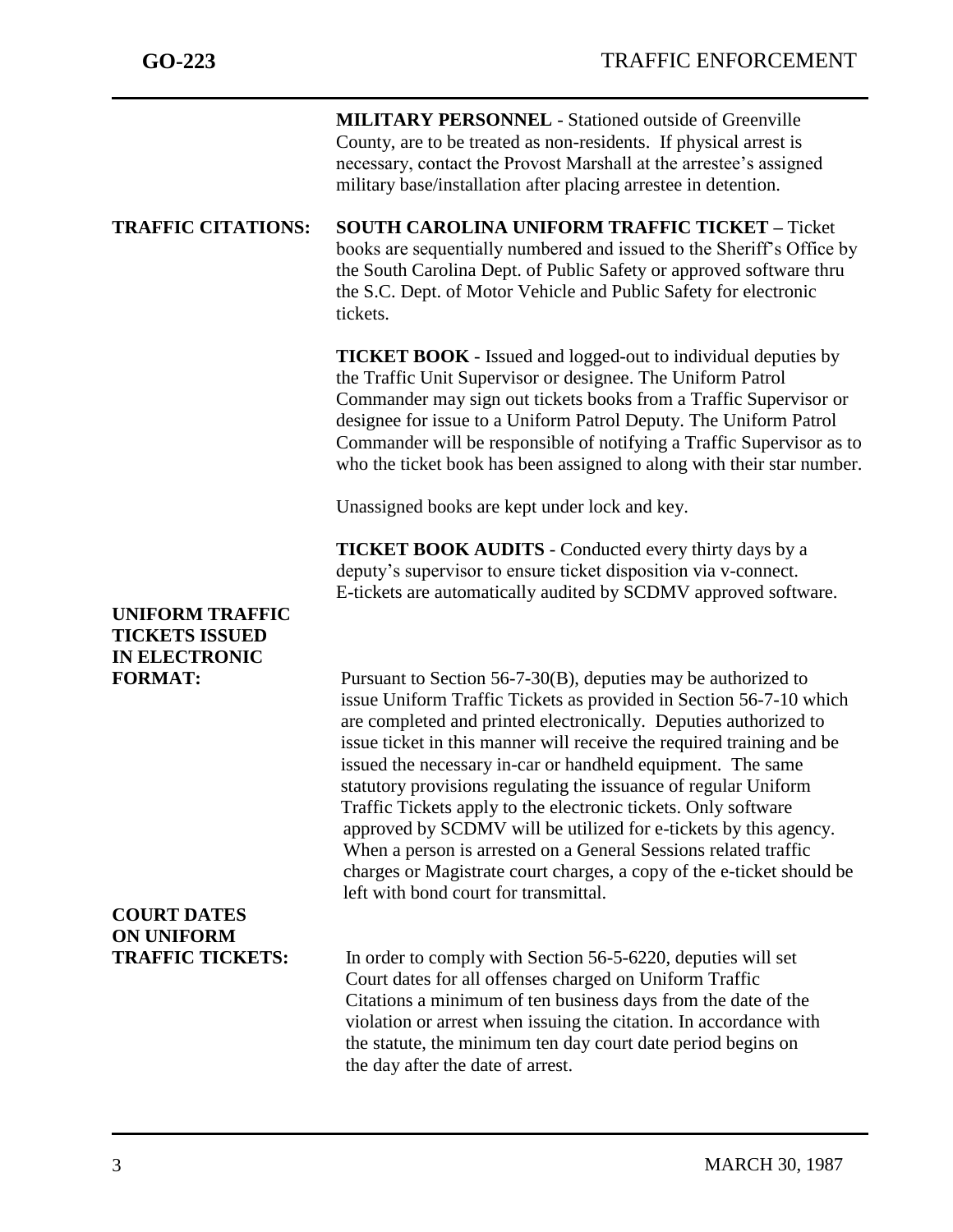| <b>TICKET COPY</b>   |                                                                                                                   |  |  |  |
|----------------------|-------------------------------------------------------------------------------------------------------------------|--|--|--|
| <b>DISTRIBUTION:</b> | Written tickets are to include Star Numbers and be distributed in                                                 |  |  |  |
|                      | the following manner:                                                                                             |  |  |  |
|                      | 1. Blue – Violator's Copy. Given to offender.                                                                     |  |  |  |
|                      | 2. Green – Trial Officer's Copy. In accordance to 56-7-30,                                                        |  |  |  |
|                      | the green copy of any written citation issued to a violator                                                       |  |  |  |
|                      | must be reported electronically to the DMV within 3                                                               |  |  |  |
|                      | business days. Therefore, it is required that personnel who                                                       |  |  |  |
|                      | issue a citation to a violator either take the green copy to                                                      |  |  |  |
|                      | Southern Area Command by 10:00 am of the following                                                                |  |  |  |
|                      | business day or to the Greenville County LEC by 8:30 am                                                           |  |  |  |
|                      | of the following business day. If using the LEC, the copy                                                         |  |  |  |
|                      | must be dropped in the box labeled "SAC" which is located                                                         |  |  |  |
|                      | inside of the Uniform Patrol office. Under the court                                                              |  |  |  |
|                      | appearance box of the citation, "Summary Court" must be                                                           |  |  |  |
|                      | entered and that box will not reflect the name of any                                                             |  |  |  |
|                      | particular magistrate. Additionally, the issuing deputy's                                                         |  |  |  |
|                      | star number and academy number must be written on the                                                             |  |  |  |
|                      | citation, next to the deputy's name, at the time when it is                                                       |  |  |  |
|                      | issued. When a person is arrested on a General Sessions                                                           |  |  |  |
|                      | related traffic charges or Magistrate court charges, this copy<br>should be left with bond court for transmittal. |  |  |  |
|                      |                                                                                                                   |  |  |  |
|                      | 3. White – Enforcement Records Copy. When a subject is                                                            |  |  |  |
|                      | arrested and the charging document is the Uniform Traffic                                                         |  |  |  |
|                      | Ticket, whether General Sessions or Magistrates, the white                                                        |  |  |  |
|                      | copy will be transmitted to the Southern Area Command in                                                          |  |  |  |

copy will be transmitted to the Southern Area Command in place of the green copy, utilizing the same process as noted above for the green copy. For all non-custodial arrests and a uniform traffic ticket has been issued, the white copy will remain in the Deputy's possession until the case is disposed and the court has written in the disposition. The white copy will be transmitted to SAC, following court disposition.

# 4. **Yellow – DMV Driver Records Copy**.

This copy is turned into SAC after court disposition. For General Sessions charges, the yellow will be turned in with the white copy to SAC.

**TICKET LOG BOOKS –** Ticket logs will be kept electronically via v-connect and supervisors will review the log in accordance to ticket audit policy to maintain accountability of tickets. The court will be responsible to submit the disposition to SCDMV within 5 days per SC Law 56-5-30(a).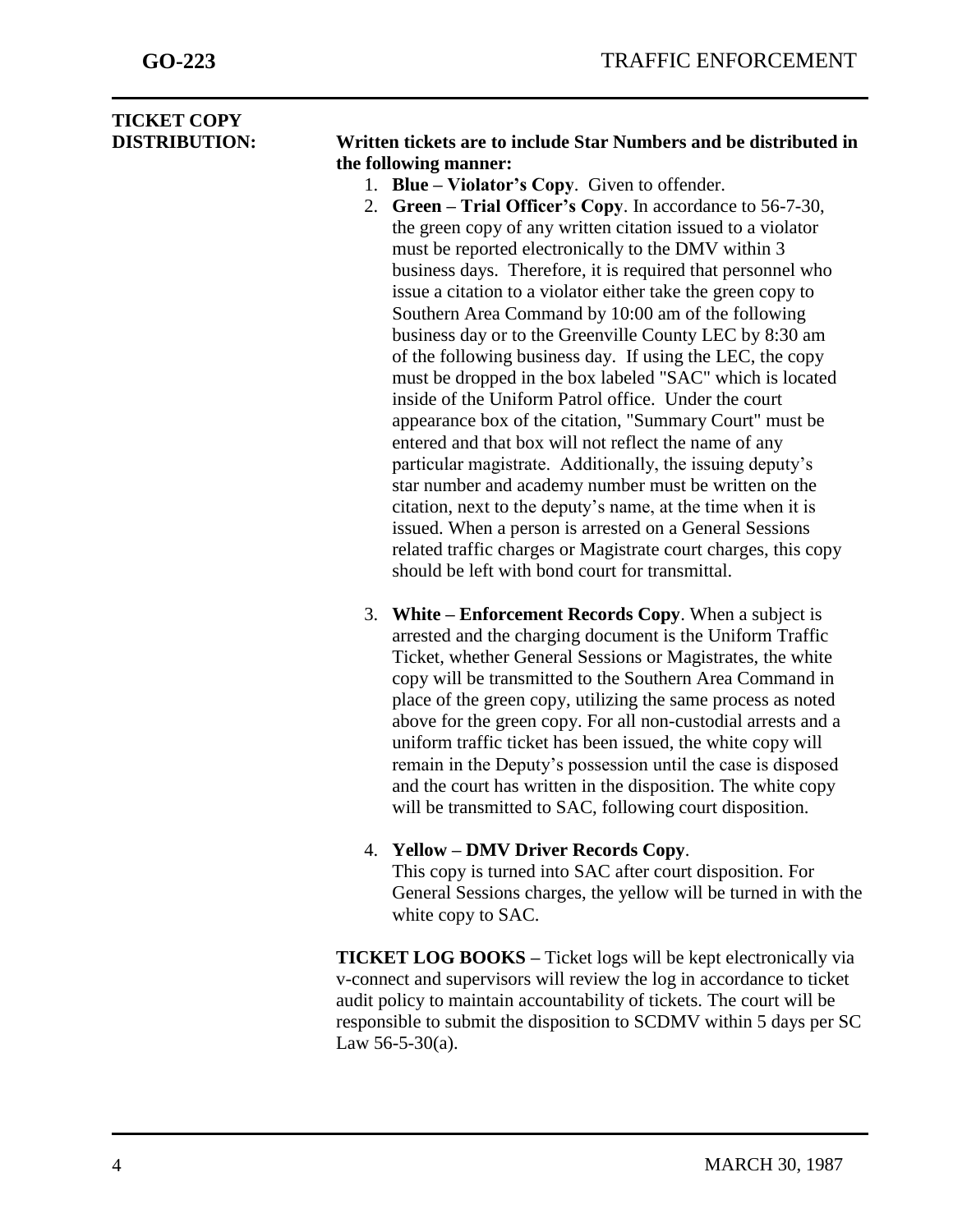j **South Carolina Code of Laws 56-7-15. Use of uniform traffic ticket to arrest person** Committing offense in officer's presence: The uniform traffic ticket, established under the provision of Section 56-7-10, may be used by law enforcement officers to arrest a person for an offense committed in the presence of a law enforcement officer if the punishment is within the jurisdiction of magistrate's court and municipal court. A law enforcement agency processing an arrest made pursuant to this section must furnish such information to the State Law Enforcement Division as required in Chapter 3 of Title 23. **LOST OR STOLEN TICKETS:** Incidents of lost or stolen state tickets are documented by deputies in written reports to their supervisors describing circumstances of loss. After reviewing incidents of loss, supervisors require deputies to file sworn affidavits listing lost or stolen ticket numbers. These affidavits are sent to the Traffic Unit for transmittal to Columbia. **VOIDED AND AMENDED TICKETS: State tickets may be voided for the following reasons:** 1. Tickets completed improperly or damaged. It is a requirement to write a new ticket. 2. Blank tickets turned in that will not be reissued to another deputy. **DISMISSED TICKETS:** Only a trial judge or the Solicitor's Office can dismiss a ticket. A judge or solicitor is to sign the disposition block of the dismissed ticket. **TICKET BOOKS AND MASTER TICKET LOGS: DEPUTY TRANSFER –** When a Deputy transfers divisions, he/she will keep their assigned ticket book. **RESIGNATION / TERMINATION** – 1. For tickets with pending court dates, a supervisor of the deputy that has resigned or terminated will be responsible for handling the disposition of those cases. 2. Following disposition, the ticket book and master sheet will be given to a Traffic Unit supervisor. **USE OF NONASSIGNED TICKET BOOK** - Deputies allowing others to write tickets in their books are to immediately notify their

supervisor. The supervisor is to document the ticket number and name of the deputy who wrote the ticket. If at all possible, deputies are strongly urged to avoid writing tickets in another deputy's book.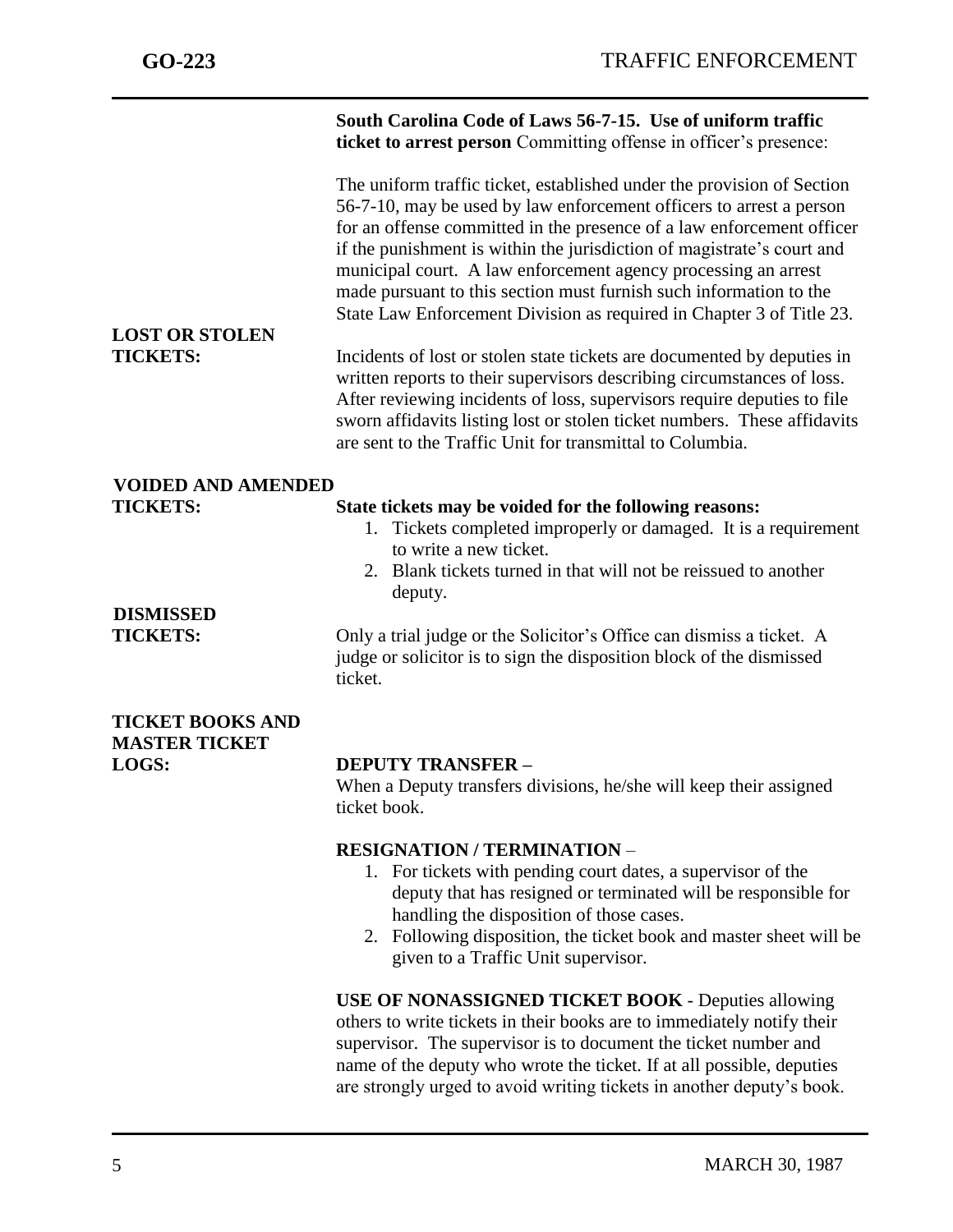| <b>TRAFFIC ARREST</b><br><b>WARRANTS:</b><br><b>PUBLIC CONTACT/</b><br><b>WARNING TICKET</b><br><b>BOOKS:</b> | <b>MAGISTRATES / CLERK OF COURT SIGNING TICKETS</b><br><b>FOR DISPOSITION – Without supervisor approval deputies are</b><br>prohibited from leaving ticket books at magistrate offices or at the<br>Office of the Clerk of Court for the purpose of signing dispositions.<br>Arrest warrants instead of tickets apply in the following situations:<br>1. To place traffic charges against an individual who is not in<br>custody.<br>2. To place traffic charges against an individual previously<br>arrested and released.<br>3. All non-traffic General Session Court cases requiring arrest<br>warrants.<br>Unless it is necessary to obtain an arrest warrant, the Uniform Traffic<br>Ticket is used for traffic offenses adjudicated in General Sessions<br>Court.<br>In accordance with SC Code of Laws § 56-5-6560, Public |  |  |
|---------------------------------------------------------------------------------------------------------------|-----------------------------------------------------------------------------------------------------------------------------------------------------------------------------------------------------------------------------------------------------------------------------------------------------------------------------------------------------------------------------------------------------------------------------------------------------------------------------------------------------------------------------------------------------------------------------------------------------------------------------------------------------------------------------------------------------------------------------------------------------------------------------------------------------------------------------------|--|--|
|                                                                                                               | Contact/Warning Ticket Books are issued to the Sheriff's Office by<br>the South Carolina Department of Public Safety for motor vehicle<br>stop data collection.                                                                                                                                                                                                                                                                                                                                                                                                                                                                                                                                                                                                                                                                   |  |  |
|                                                                                                               | <b>WARNING TICKET DISTRIBUTION - The Traffic Unit is</b><br>responsible for maintaining and distributing Public Contact/Warning<br>Ticket Books. Each warning ticket is two pages:<br>1. Driver copy<br>2. Agency copy – to be turned in to Southern Area Command or<br>the ticket drop box in Uniform Patrol within seven days of the<br>date of issue.                                                                                                                                                                                                                                                                                                                                                                                                                                                                          |  |  |
| <b>SPEED MEASURING</b>                                                                                        | <b>DATA COLLECTION – Monthly, the Selective Enforcement</b><br>Division Traffic Lieutenant or designee is responsible for the<br>transmittal of Public Contact/Warning Ticket data to the South<br>Carolina Department of Public Safety. In order to comply with this<br>statutory mandated requirement the Traffic Unit will compile the<br>statistical information and transmit to the SCDPS.                                                                                                                                                                                                                                                                                                                                                                                                                                   |  |  |
| <b>DEVICES:</b>                                                                                               | All radar/lidar units used by the Sheriff's Office are to meet<br>equipment specifications and performance standards prescribed by the<br>National Highway Traffic Safety Administration (NHTSA).<br>Operational procedures are to be in conformance with those<br>recommended by NHTSA and the S. C. Criminal Justice Academy.<br>Deputies are to be radar/lidar trained and certified if operating a unit<br>in the field by successfully completing the SC Criminal Justice<br>Academy speed measurement device course.                                                                                                                                                                                                                                                                                                        |  |  |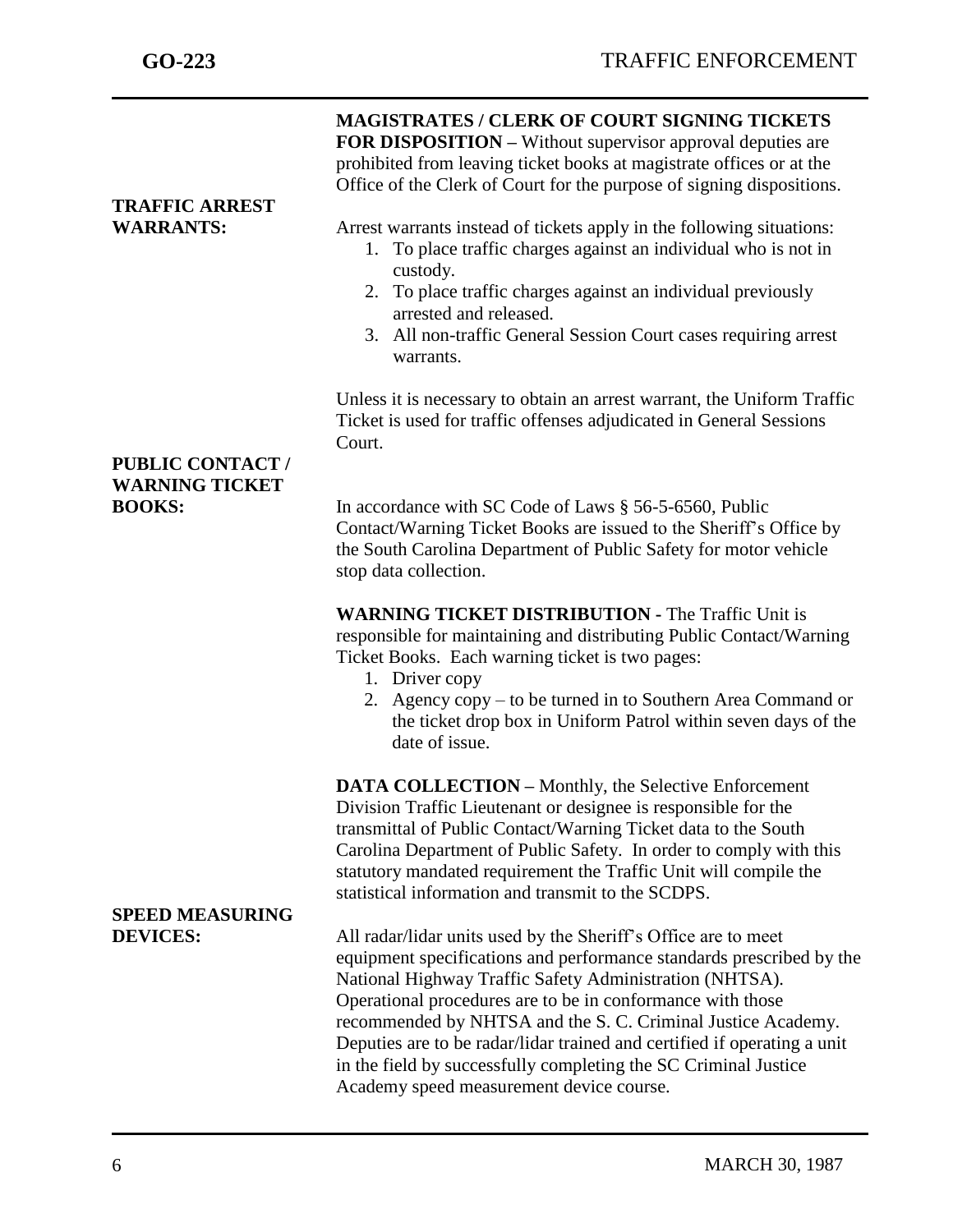### **The Traffic Unit Supervisor is responsible:**

- 1. Ensuring all radar/ lidar equipment is properly maintained and calibrated annually.
- 2. Maintaining maintenance records.
- 3. Maintaining calibration records.
- 4. Ensuring each radar/ lidar operator is certified.

**INDIVIDUALLY OWNED RADAR EQUIPMENT** – Field use must be approved by a deputy's supervisor. Equipment is to be calibrated yearly.

# **ALLOWABLE VEHICLE**

**SPEED TOLERANCE:** In the enforcement of speeding laws, it is the policy of the Sheriff's Office to operate under an acceptable tolerance level depending on:

- 1. Zoning.
- 2. Traffic conditions.
- 3. Type of speed detection device used to detect a violation.

### **Determining an acceptable tolerance level for speeding violations is based on the following:**

- 1. When using stationary radar, hand-held radar, moving radar or other electronic speed detection device, a standard speed tolerance of nine miles per hour above the posted speed limit is permitted.
- 2. Based on existing traffic conditions, the time of day, weather conditions and related variable factors, a deputy may increase/decrease the allowable tolerance level to facilitate the safe and orderly flow of traffic.

**SYSTEM (LPR):** Automated license plate recognition (LPR) systems, or license plate readers, assist with locating wanted vehicles while enhancing productivity, effectiveness, and officer safety. Only personnel that have been formally trained in the use and operation of the automated license plate reader will be allowed to access the equipment. The automated license plate readers and associated equipment is to be used for official law enforcement purposes only.

> When using the automated license plate reader, the Sheriff's Office is granted permission to access NCIC files by the State Law Enforcement Division (SLED) with a current NCIC agreement that is on file. At the beginning of each shift, personnel will sign on the system using their individual user name and password. Personnel will assure that the most up to date data has been downloaded before use in the field.

# **AUTOMATED LICENSE PLATE RECOGNITION**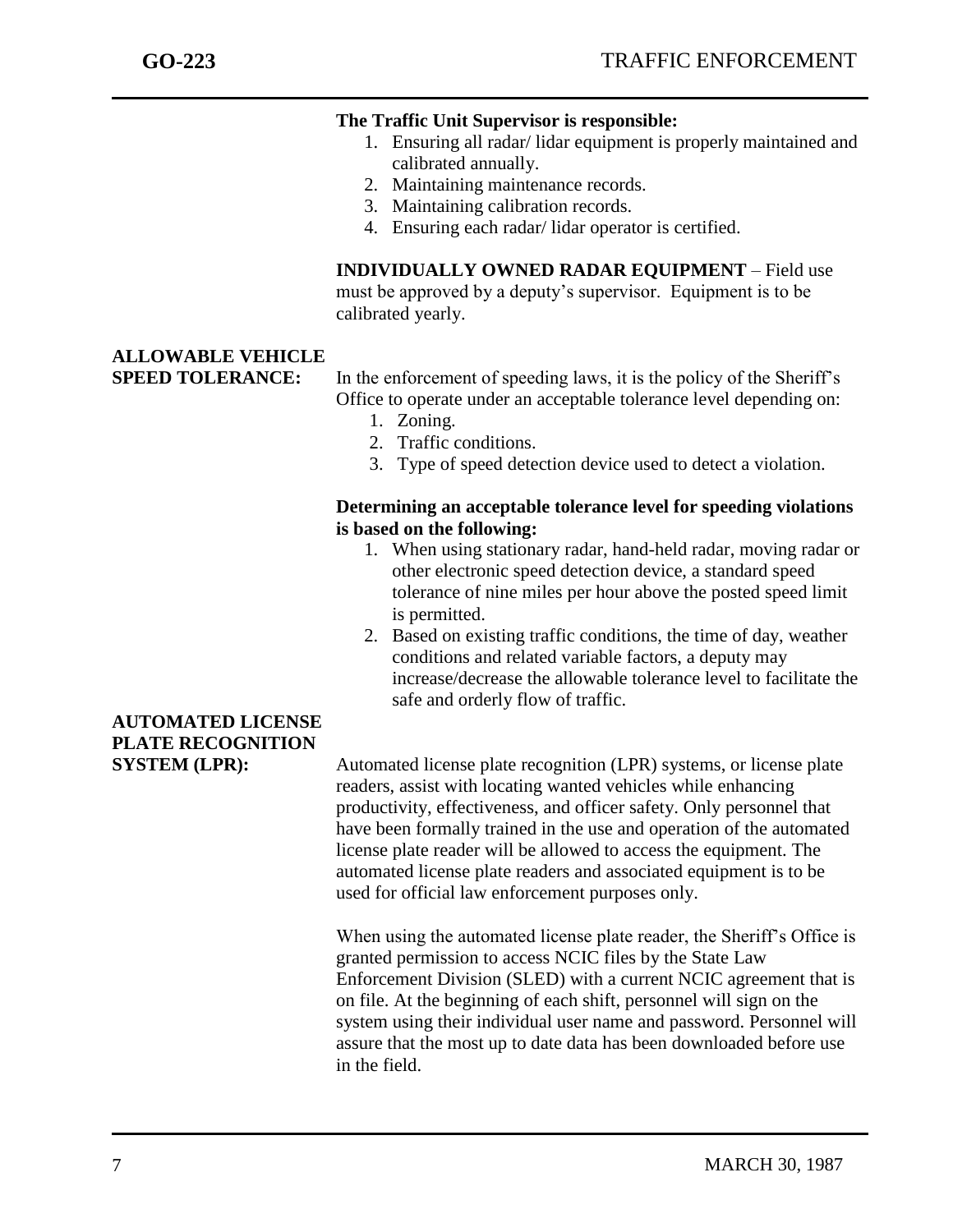Data obtained by the use of the automated license plate reader may contain confidential information; therefore it shall not be open for public viewing.

Sharing of information obtained by using the automated license plate reader will be for law enforcement purposes only.

The data captured using the automated license plate reader will be automatically transmitted to the agency's server. Only authorized personnel will have access to data that has been downloaded to the server. Data captured will be retained for a period of one year and then purged unless a longer retention period has been identified for court or investigative purposes.

Personnel will inspect the automated license plate reader for any damage and functionality before its use in the field. Any equipment that is found to be damaged or otherwise inoperable will be taken out of service until necessary repairs are made. Only agency authorized sources may repair hardware or software associated with the automated license plate reader. Personnel may clean the camera lenses with a glass cleaner or mild soap and water using a soft, non abrasive cloth.

# **COUNTERMEASURES**

**PROGRAM:** Because a person operating a motor vehicle while under the influence is a hazard, all deputies are to operate proactively to remove impaired drivers from the highway. This agency's impaired driver enforcement program is designed to reduce the number of collisions involving alcohol or drugs.

#### **To achieve a reduction in impaired driver related collisions:**

- 1. Traffic supervisors assign personnel to patrol areas on days and during times of high DUI activity.
- 2. Traffic supervisors assign traffic checkpoints in areas on days and during times of high DUI activity.
- 3. Traffic deputies receive specialized training in DUI detection and apprehension.
- 4. Education and public awareness activities are conducted as part of the DUI counter measure program.

## **CHECKPOINTS: Traffic Safety Checkpoints include:**

- Driver's license and equipment checkpoints.
- Sobriety checkpoints.

## **Traffic Safety Checkpoints are conducted to reduce:**

- 1. Property damage from vehicle collisions.
- 2. Injuries and fatalities caused by unqualified drivers.

# **IMPAIRED DRIVER**

**TRAFFIC SAFETY**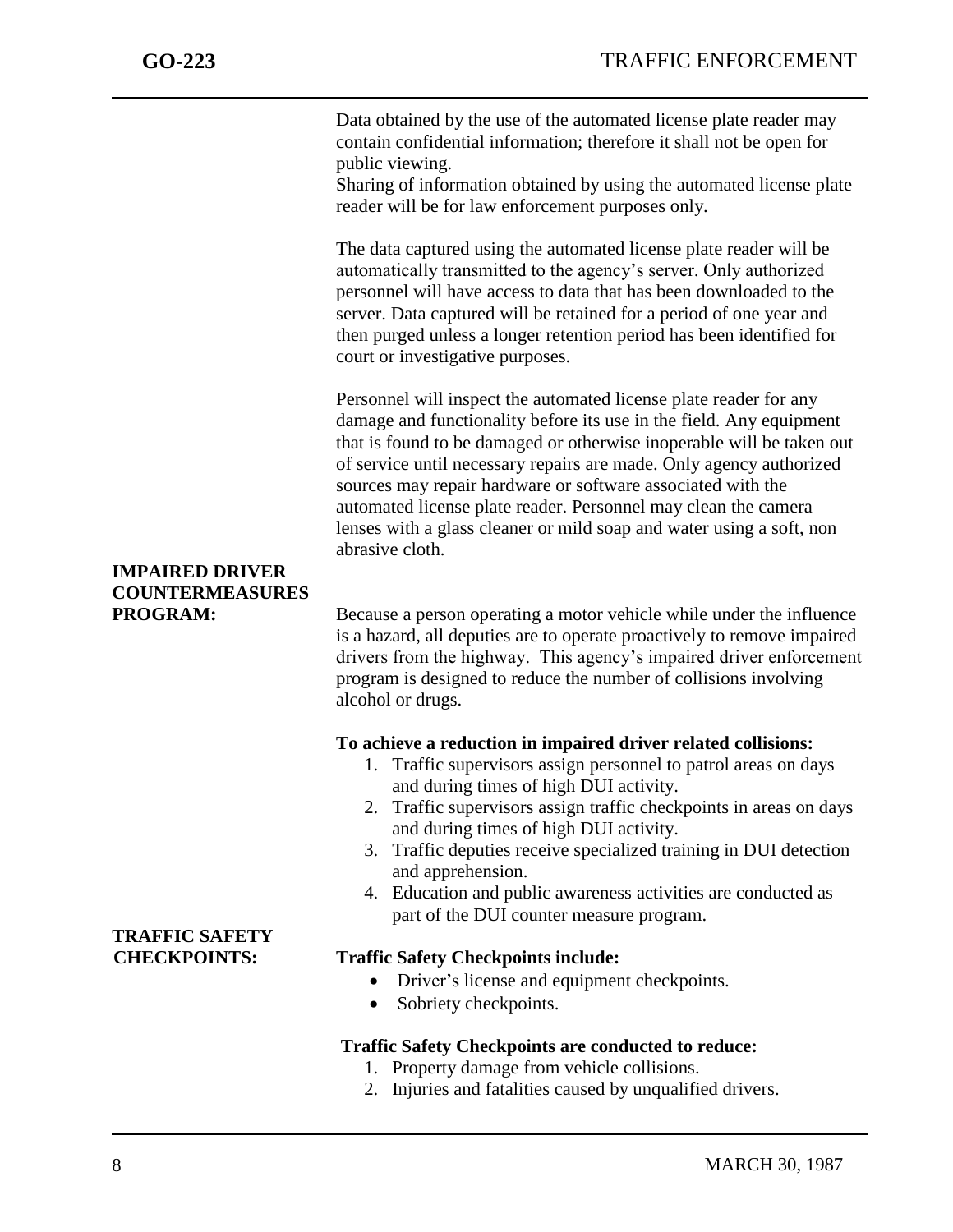|                        | 3. Impaired drivers.                                                                                                                                                                                       |
|------------------------|------------------------------------------------------------------------------------------------------------------------------------------------------------------------------------------------------------|
|                        | 4. Collisions involving faulty/defective vehicle equipment.                                                                                                                                                |
|                        | <b>Guidelines for conducting a Traffic Safety Checkpoint:</b>                                                                                                                                              |
|                        | 1. A location survey is to be conducted to determine signage or                                                                                                                                            |
|                        | other equipment needed to properly conduct the checkpoint.<br>2. All checkpoints are to be approved by a supervisor.                                                                                       |
|                        | 3. Vehicles are to be checked in a sequential manner and not                                                                                                                                               |
|                        | merely at random.                                                                                                                                                                                          |
|                        | 4. When a deputy detects a violation, he/she is to have the                                                                                                                                                |
|                        | violator pull off of the roadway for further investigation.                                                                                                                                                |
|                        | 5. All motorists are to be checked in a timely manner without<br>causing any undue delay or burden.                                                                                                        |
|                        | 6. A supervisor is to ensure the checkpoint is adequately staffed.                                                                                                                                         |
|                        | 7. A checkpoint is to be documented with a written report, which                                                                                                                                           |
|                        | is forwarded to the Traffic Unit for filing. The report is to                                                                                                                                              |
|                        | include the location, date and time of the checkpoint, deputies                                                                                                                                            |
|                        | involved, violations detected or cases made, and any other<br>information deemed necessary to record.                                                                                                      |
|                        | 8. At minimum, a Master Deputy is to oversee checkpoint                                                                                                                                                    |
|                        | operation.                                                                                                                                                                                                 |
|                        | It is the supervisors' responsibility to ensure that all deputies involved<br>in the checkpoint understand its stated purpose and those applicable<br>case laws governing said checkpoints are adhered to. |
|                        | Checkpoints are also used for educational purposes: educating the<br>public about minor offenses - such as minor equipment violations,<br>and to explain how to effect corrections.                        |
| <b>INTERACTION</b>     |                                                                                                                                                                                                            |
| <b>WITH VIOLATORS:</b> | The purpose of enforcement action is to alter a violator's future                                                                                                                                          |
|                        | driving habits. To accomplish this goal in a professional manner,                                                                                                                                          |
|                        | deputies involved in traffic enforcement are to:                                                                                                                                                           |
|                        | 1. Always be conscious of their image, dress, grooming,                                                                                                                                                    |
|                        | language, and bearing.                                                                                                                                                                                     |
|                        | 2. Be certain of observations before initiating a traffic stop.<br>3. Be prepared with the necessary forms and supplies.                                                                                   |
|                        | 4. Use courteous and professional greetings when beginning                                                                                                                                                 |
|                        | conversation with a violator.                                                                                                                                                                              |
|                        | 5. Initiate NCIC and local warrant inquiries using the violator's                                                                                                                                          |
|                        | identification and vehicle registration information.                                                                                                                                                       |
|                        |                                                                                                                                                                                                            |

 6. Explain to a violator the nature of the offense and why the activity is prohibited.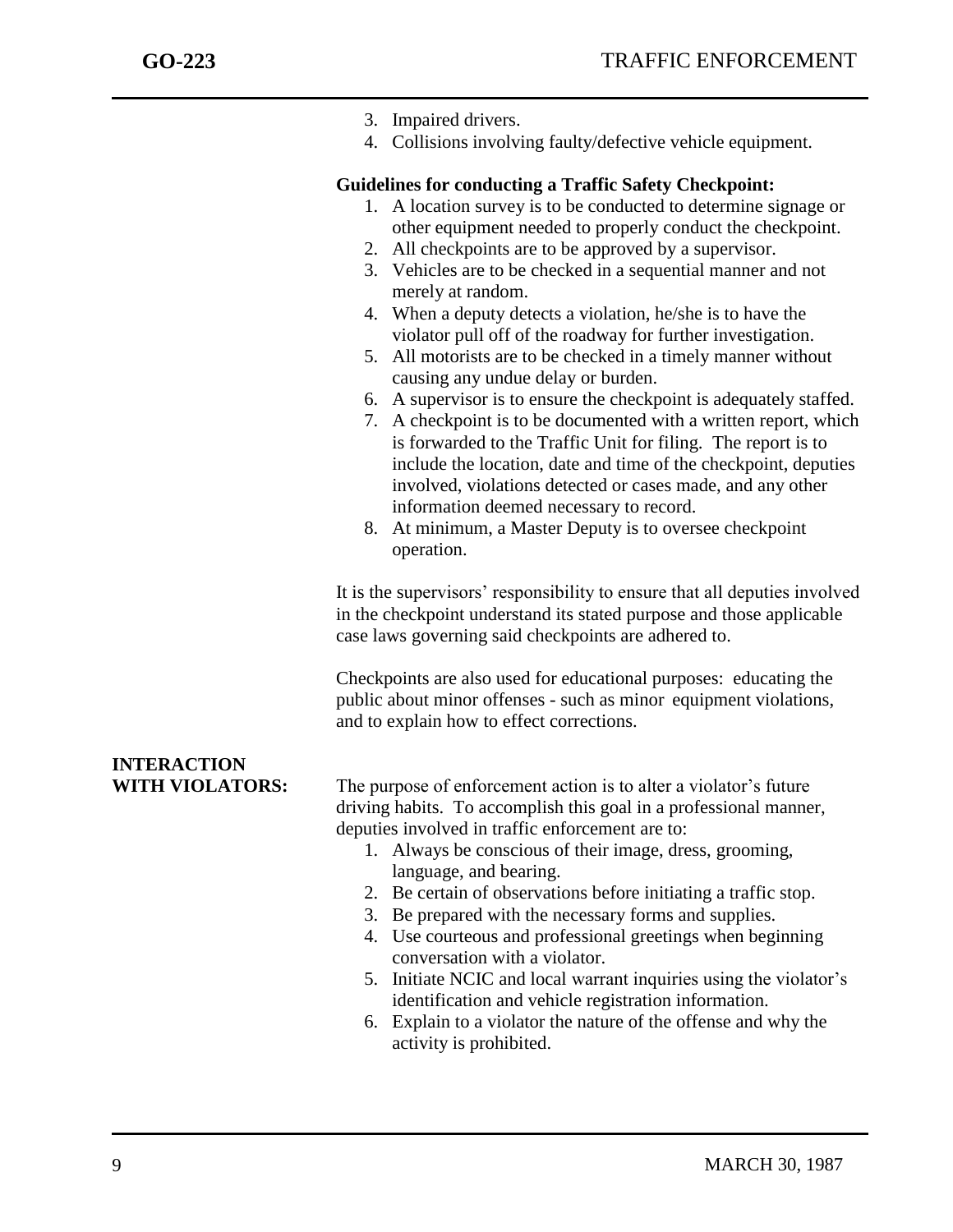| <b>TRAFFIC STOP</b>                              |                                                                                                                                                                                                                                                                                                                                                                                                                                                                                                                                                                                                                                                                                                                                                                                      |
|--------------------------------------------------|--------------------------------------------------------------------------------------------------------------------------------------------------------------------------------------------------------------------------------------------------------------------------------------------------------------------------------------------------------------------------------------------------------------------------------------------------------------------------------------------------------------------------------------------------------------------------------------------------------------------------------------------------------------------------------------------------------------------------------------------------------------------------------------|
| <b>OBJECTIVES:</b>                               | Two (2) major objectives of a traffic stop:                                                                                                                                                                                                                                                                                                                                                                                                                                                                                                                                                                                                                                                                                                                                          |
|                                                  | 1. To take proper and appropriate enforcement action.                                                                                                                                                                                                                                                                                                                                                                                                                                                                                                                                                                                                                                                                                                                                |
|                                                  | 2. Favorably alter a violator's future driving behavior.                                                                                                                                                                                                                                                                                                                                                                                                                                                                                                                                                                                                                                                                                                                             |
|                                                  | Objective attainment depends on a deputy's ability to evaluate:                                                                                                                                                                                                                                                                                                                                                                                                                                                                                                                                                                                                                                                                                                                      |
|                                                  | 1. A violator's state-of-mind.                                                                                                                                                                                                                                                                                                                                                                                                                                                                                                                                                                                                                                                                                                                                                       |
|                                                  | 2. A violator's physical condition.                                                                                                                                                                                                                                                                                                                                                                                                                                                                                                                                                                                                                                                                                                                                                  |
|                                                  | 3. Facts concerning the violation.                                                                                                                                                                                                                                                                                                                                                                                                                                                                                                                                                                                                                                                                                                                                                   |
|                                                  | A thorough understanding of human relations and flexibility on the<br>part of a deputy should minimize conflict between a deputy and                                                                                                                                                                                                                                                                                                                                                                                                                                                                                                                                                                                                                                                 |
|                                                  | violator. Refer to General Order 235 for additional information                                                                                                                                                                                                                                                                                                                                                                                                                                                                                                                                                                                                                                                                                                                      |
| <b>VEHICLE</b>                                   | concerning traffic stop behavior.                                                                                                                                                                                                                                                                                                                                                                                                                                                                                                                                                                                                                                                                                                                                                    |
| <b>APPROACH:</b>                                 | When stopping a traffic violator, deputies are to:<br>1. Call in the location, vehicle tag, vehicle description, and<br>occupant descriptions. Pull completely off the roadway, if at<br>all possible, but always keep the driver's door of the violator's<br>vehicle in sight.<br>2. If at all possible, call in the tag number of the suspect vehicle<br>before activating emergency lights and siren.<br>3. Always approach a stopped vehicle with caution, watching for<br>both traffic approaching your side, as well as watching<br>occupants of the stopped vehicle. Be on the alert for any<br>sudden movements by the driver or occupants.<br>4. If vehicle occupants appear suspicious, take up a defensive<br>position at the patrol vehicle's door and, using the public |
|                                                  | address system, order the driver to exit.<br><b>NOTE</b> - At any time a deputy is aware of a weapon in a violator                                                                                                                                                                                                                                                                                                                                                                                                                                                                                                                                                                                                                                                                   |
|                                                  | vehicle, they may initiate a felony car stop. If the driver or occupant<br>is a known wanted felon, a felony car stop is mandatory.                                                                                                                                                                                                                                                                                                                                                                                                                                                                                                                                                                                                                                                  |
| <b>UNIFORM TRAFFIC</b><br><b>LAW ENFORCEMENT</b> |                                                                                                                                                                                                                                                                                                                                                                                                                                                                                                                                                                                                                                                                                                                                                                                      |
| <b>GUIDELINES:</b>                               | <b>DRIVING UNDER THE INFLUENCE (DUI)</b> – After probable<br>cause is established, the deputy administers a roadside sobriety test<br>and any other test to determine if the subject is under the influence of<br>alcohol or drugs. If a decision to arrest is made, all DUI violators,                                                                                                                                                                                                                                                                                                                                                                                                                                                                                              |

**DUI AND REASONABLE SUSPICION -** A deputy is required to have reasonable suspicion to believe a driver is under the influence before signaling the vehicle to pull over.

with the exception of foreign diplomats/consular officials, are to be physically arrested and transported for arraignment and booking.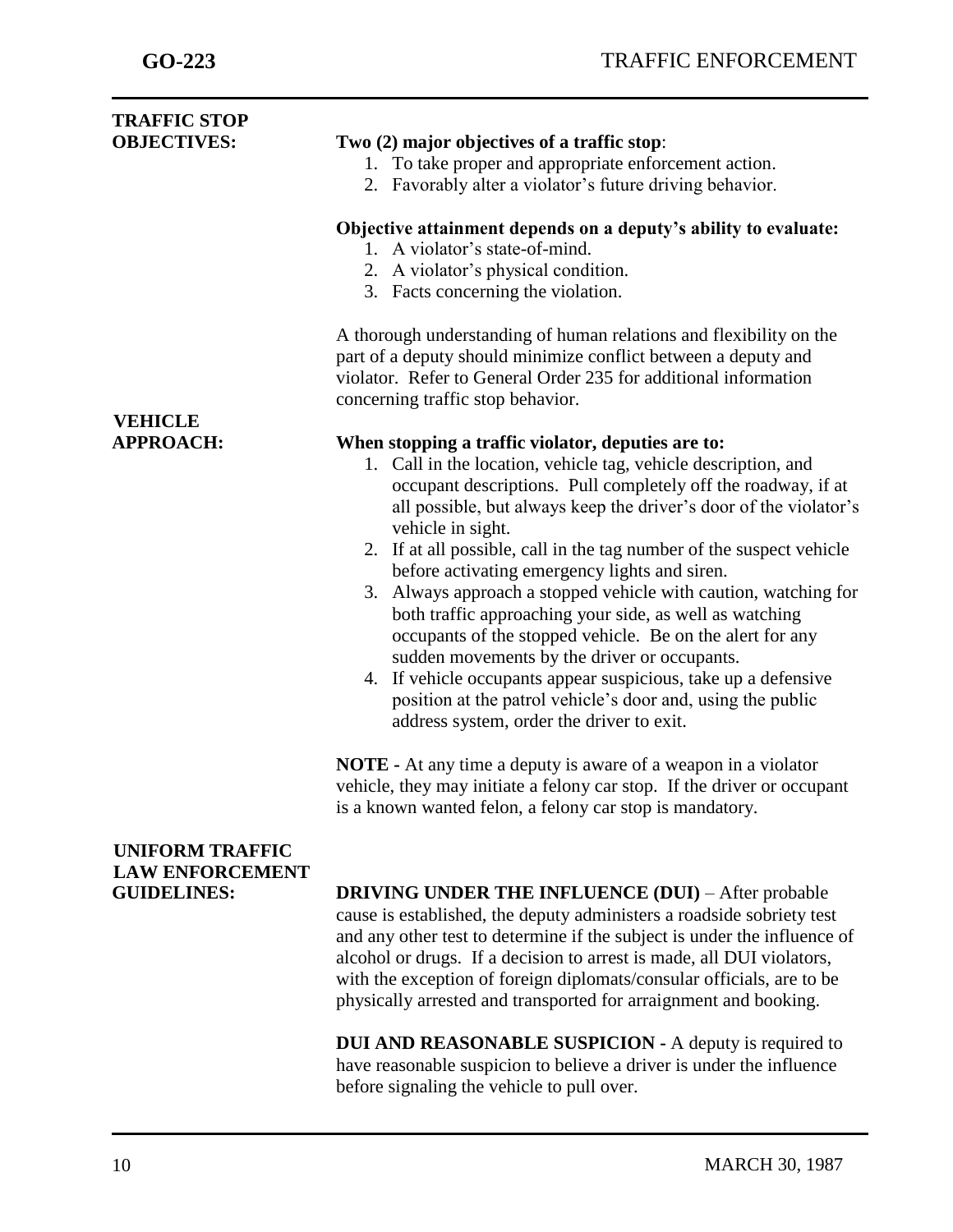After the vehicle stops, the driver is examined for the odor of alcohol, slurred speech, and other indicators of the influence of alcohol or other drugs before field sobriety tests are administered.

If probable cause exists to believe the offense of DUI has occurred, the driver is placed under arrest and transported for a breath test. Only a certified operator may administer a breath test and it must be video recorded.

If a DUI suspect refuses a breath test, a refusal form is completed and forwarded to the Traffic Unit Supervisor. All procedures involving the testing phase or refusal are governed by State statute.

If a licensed, responsible party is not readily available to take responsibility for a DUI offender's vehicle, then the arresting deputy is to request a wrecker service to tow the vehicle in for safekeeping. A Vehicle Impoundment and Inventory Record form is completed to document the tow.

**SPEEDING** - Speed violations are to involve speeds clearly convictable in court. It may depend on the location of the violation and the time (i.e., congested area, downtown, school zone, early morning hours and no other traffic on street).

**HAZARDOUS VIOLATIONS** – Consider the degree of the hazard, place and location's previous collision history.

**DRIVING UNDER SUSPENSION -** Whenever a driver's license status is confirmed suspended, the deputy may use discretion to handle the violator.

If a licensed, responsible party is not readily available to take responsibility for a DUS offender's vehicle, then the deputy is to request a wrecker service to tow the vehicle in for safekeeping. A Vehicle Impoundment and Inventory Record form is completed to document the tow.

If the driver of a vehicle is suspected of driving under suspension, but the driving record cannot be verified at the time, the deputy is to release the violator and continue to seek confirmation. If the report confirms suspension, the deputy is to obtain a warrant for the violation.

**EQUIPMENT VIOLATIONS** – Consider continued safe vehicle operation and general equipment condition, as well as the type of equipment defect. Most equipment violations are handled by issuing a written warning ticket.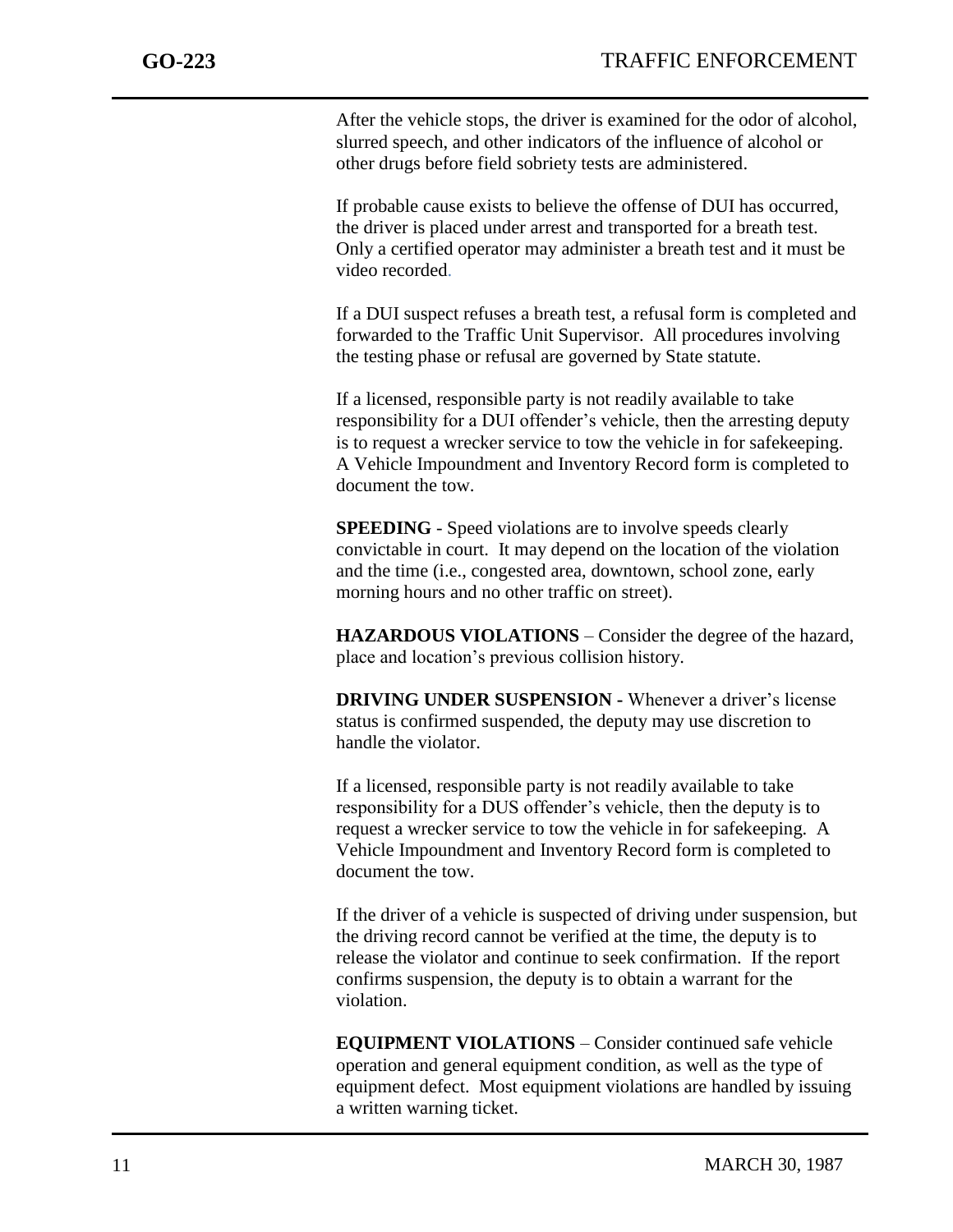|                                              | PUBLIC CARRIER/COMMERCIAL VEHICLE OPERATORS -<br>Are handled in the same manner as private passenger vehicles, with<br>the exception of enforcing laws applying only to public<br>carrier/commercial licensed drivers.                                                                                                                                                    |
|----------------------------------------------|---------------------------------------------------------------------------------------------------------------------------------------------------------------------------------------------------------------------------------------------------------------------------------------------------------------------------------------------------------------------------|
|                                              | <b>NON-HAZARDOUS VIOLATIONS</b> – Consider written warning<br>unless repetitive or flagrant.                                                                                                                                                                                                                                                                              |
|                                              | <b>MULTIPLE VIOLATIONS</b> – If deemed necessary, the violator may<br>be cited for all, but it is recommended to cite the most serious<br>violation and warn on others.                                                                                                                                                                                                   |
|                                              | <b>NEWLY ENACTED LAWS AND/OR REGULATIONS -</b><br>Normally, a grace period is established during which only warnings<br>are given. Thereafter, the deputy will use discretion according to the<br>circumstances.                                                                                                                                                          |
| <b>TRAFFIC CHARGE</b><br><b>INFORMATION:</b> | A violator is to be provided with the minimum following information<br>relative to a charge:<br>1. Court appearance date and whether appearance is mandatory.<br>2. Whether the motorist may enter a plea and/or pay the fine.<br>3. Any other important information before violator is released.                                                                         |
| <b>IDENTIFICATION</b>                        |                                                                                                                                                                                                                                                                                                                                                                           |
| <b>PROCESS:</b>                              | Offenses requiring creation of identification packets do not always<br>require physical arrest and transport at the time citations are issued. If<br>an offender is not taken into custody when a citation is issued, it is the<br>issuing deputy's responsibility to ensure an offender is fingerprinted<br>and photographed.                                            |
| <b>NON-ROUTINE</b>                           |                                                                                                                                                                                                                                                                                                                                                                           |
| <b>TRAFFIC</b><br><b>OFFENDERS:</b>          | <b>NON-RESIDENTS</b> - Deputies are urged to consider written<br>warnings for non-residents, who are simply passing through the<br>county, and commit minor, non-hazardous violations.                                                                                                                                                                                    |
|                                              | <b>JUVENILE TRAFFIC LAW VIOLATORS - Juveniles are issued</b><br>the same citation as an adult, as long as it can be handled in<br>Magistrate's Court. Violations involving circuit court cases are<br>referred to Family Court. Deputies are not restricted from referring<br>any violation to Family Court, if they feel the situation could be<br>handled better there. |